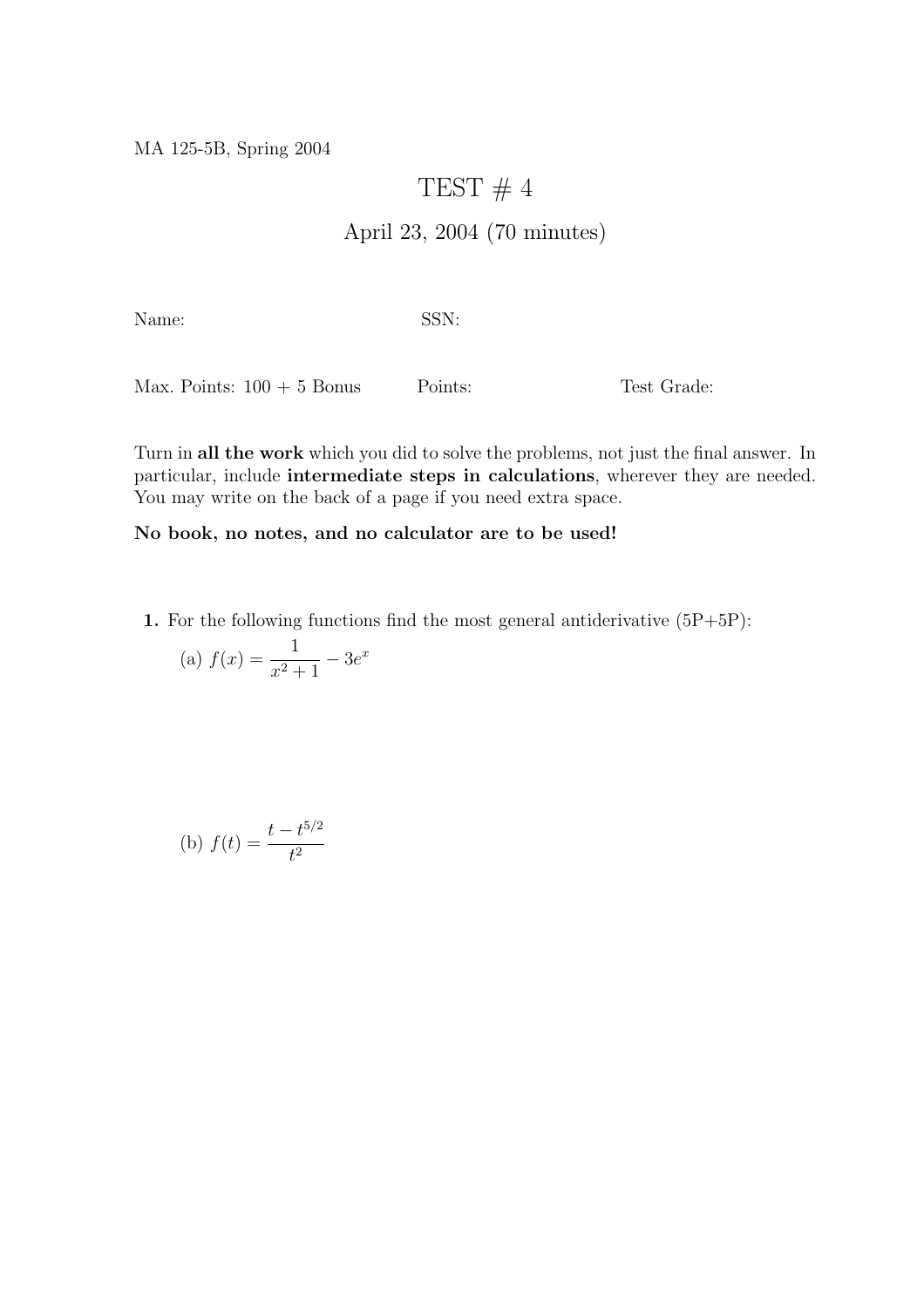2. Evaluate the definite integrals  $(5 \times 5P)$ :

(a) 
$$
\int_{-1}^{1} (x^2 - 2x) dx
$$

(b) 
$$
\int_0^{\pi/4} \frac{2}{\cos^2 x} \, dx
$$

$$
(c) \int_0^1 3^x \, dx
$$

(d) 
$$
\int_{-1}^{2} |x| dx
$$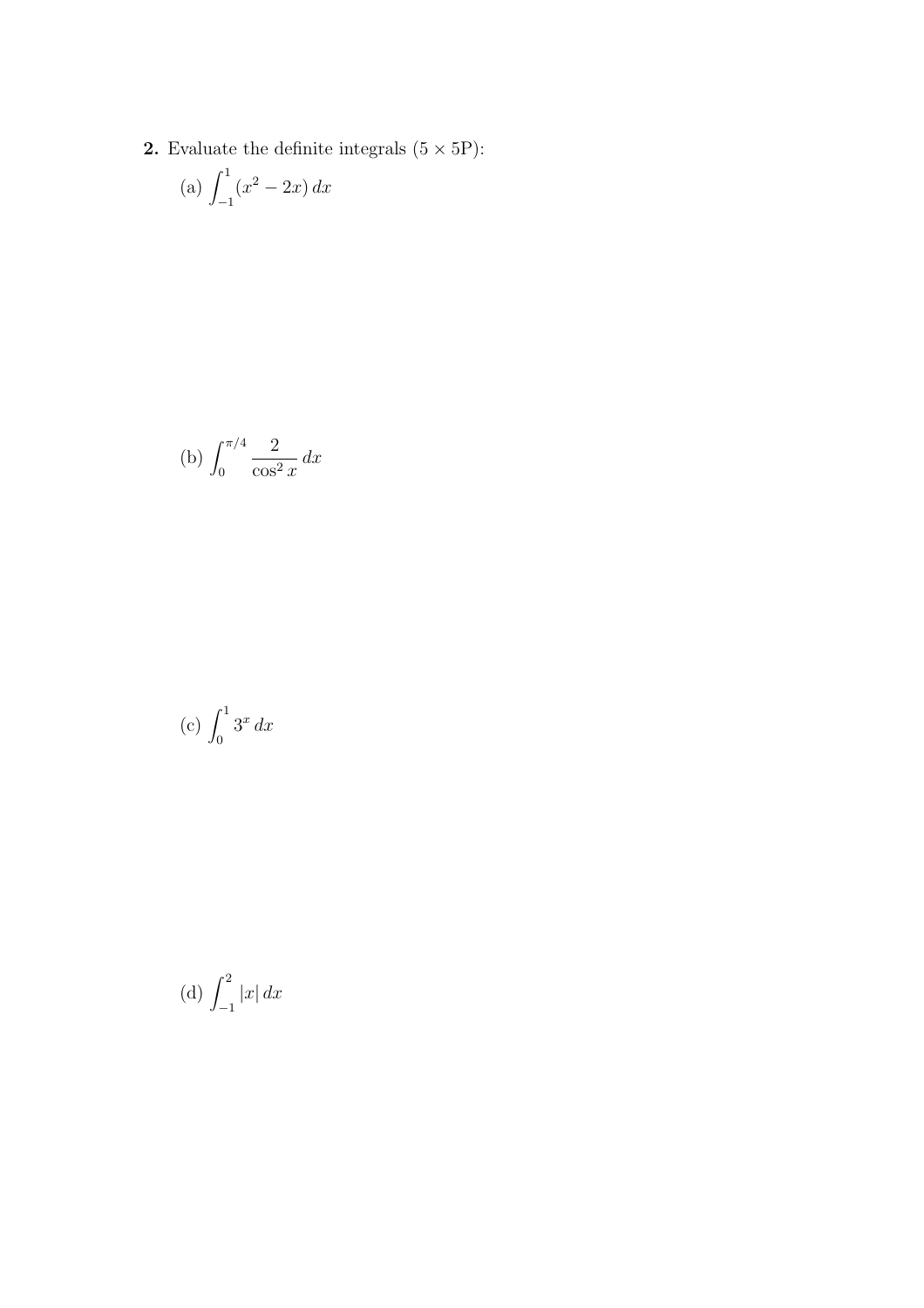(e) 
$$
\int_0^{\pi/4} \cos(2x) \, dx
$$

**3.** (a) Evaluate the Riemann sum for  $f(x) = 9 - x^2$  on the interval [0,3]. Use three subintervals and take right endpoints as sample points. (8P)

(b) Is your result from part (a) an overestimate or an underestimate for  $\binom{3}{0}$   $\binom{2}{0}$   $\binom{3}{10}$  $v_0^3(9-x^2) dx$ ? Why? (3P)

4. Suppose that  $\int_0^2 f(x) dx = -3$ ,  $\int_7^{10} f(x) dx = 2$  and  $\int_2^{10} f(x) dx = 5$ . Find  $\int_0^{10} f(x) dx$  and  $\int_2^7 f(x) dx$ . (8P)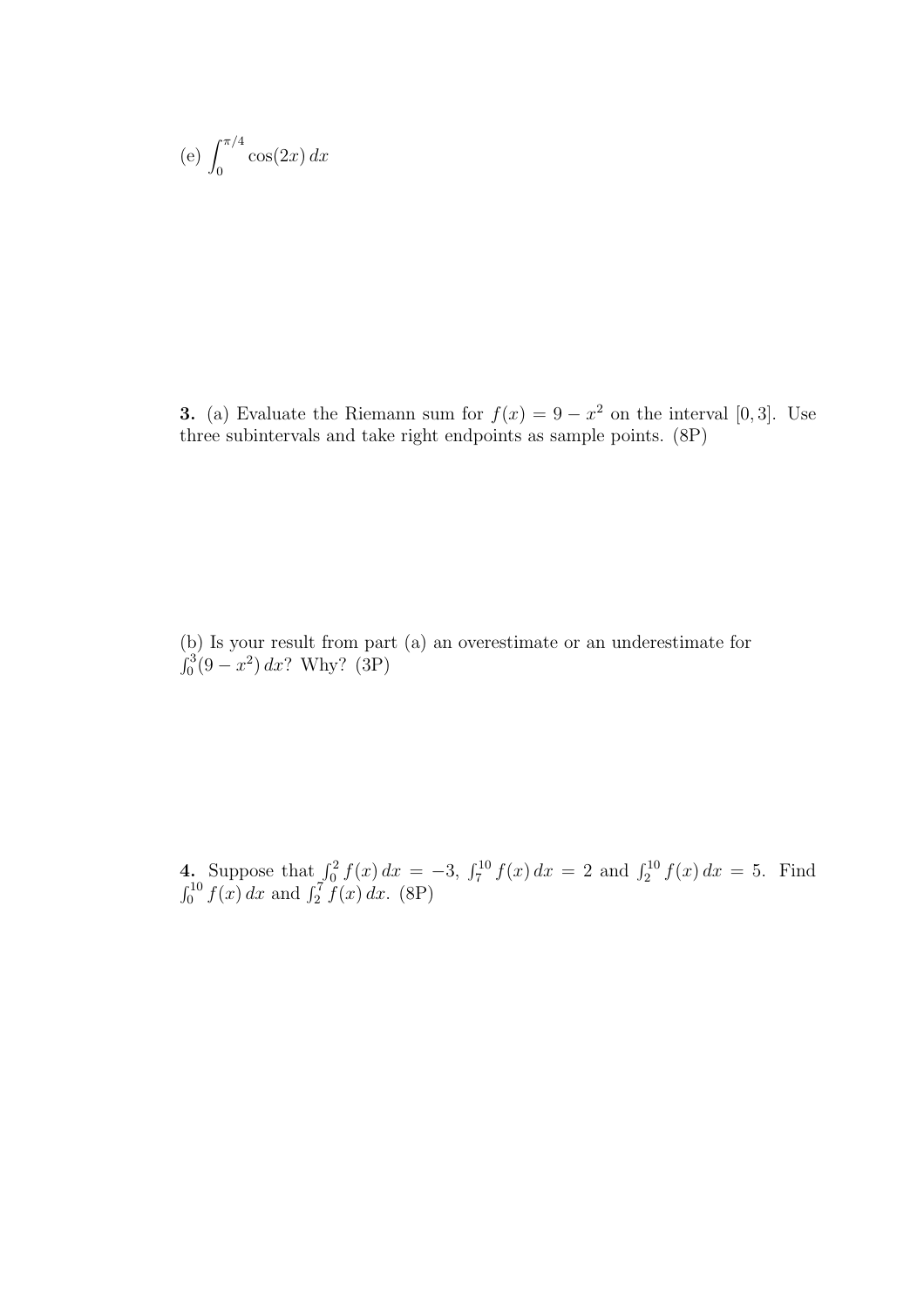**5.** The graph of f is shown. Find  $\int_{-1}^{1} f(x) dx$  and  $\int_{-2}^{2} f(x) dx$ . (8P)

6. (a) State the Evaluation Theorem. (5P)

(b) State the Fundamental Theorem of Calculus (Part 1). (5P)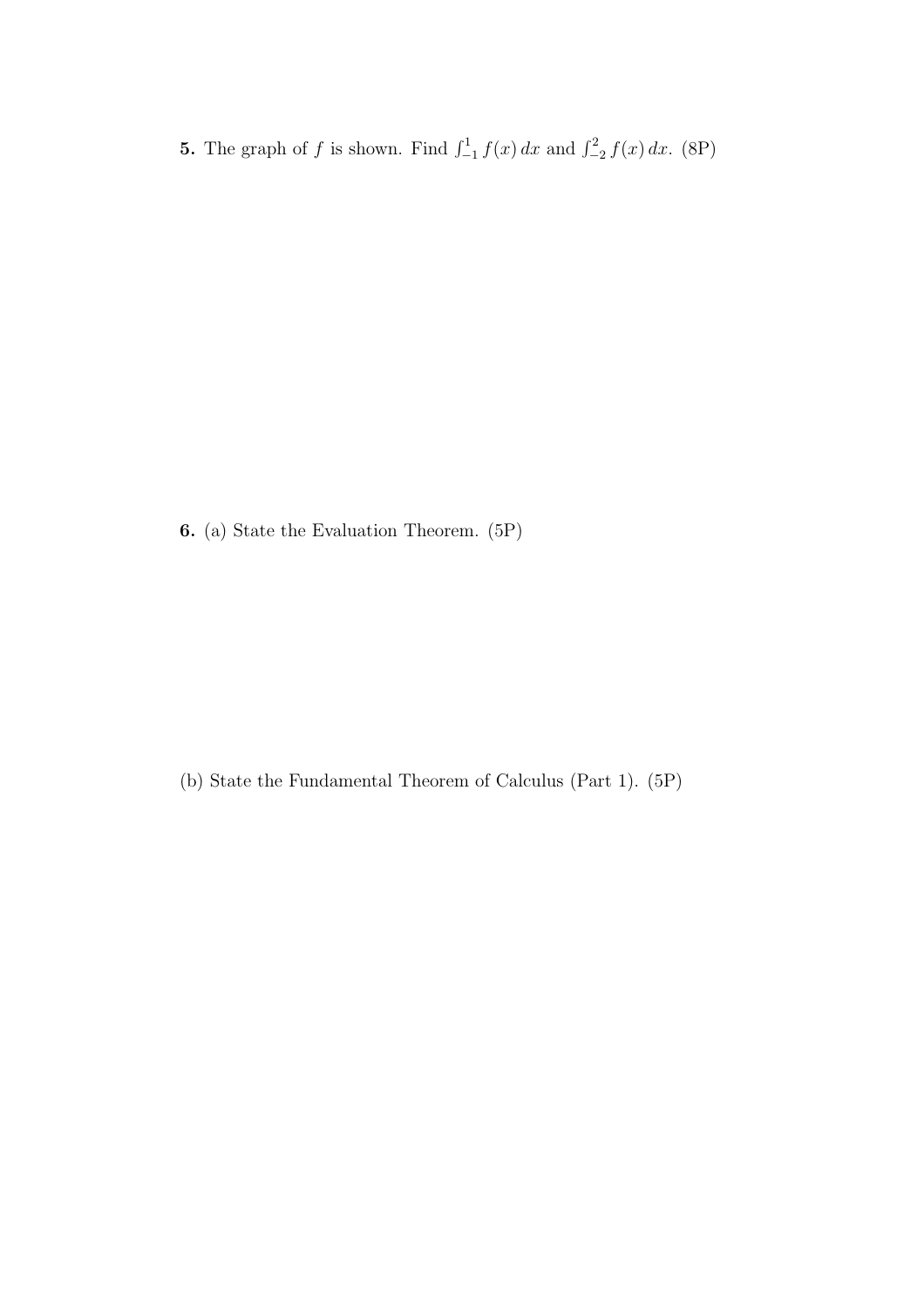7. A particle moves along a straight line with acceleration function  $a(t) = t - 2$ , measured in m/s<sup>2</sup>. Its initial velocity is  $v(0) = 0$  m/s and its initial position is 10 m.

(a) Find its position function  $s(t)$  after t seconds. (6P)

(b) Find its displacement in the time interval  $0 \le t \le 3$ . (3P)

(c) Find the total distance travelled by the particle in the interval  $0 \le t \le 3$ . (6P)